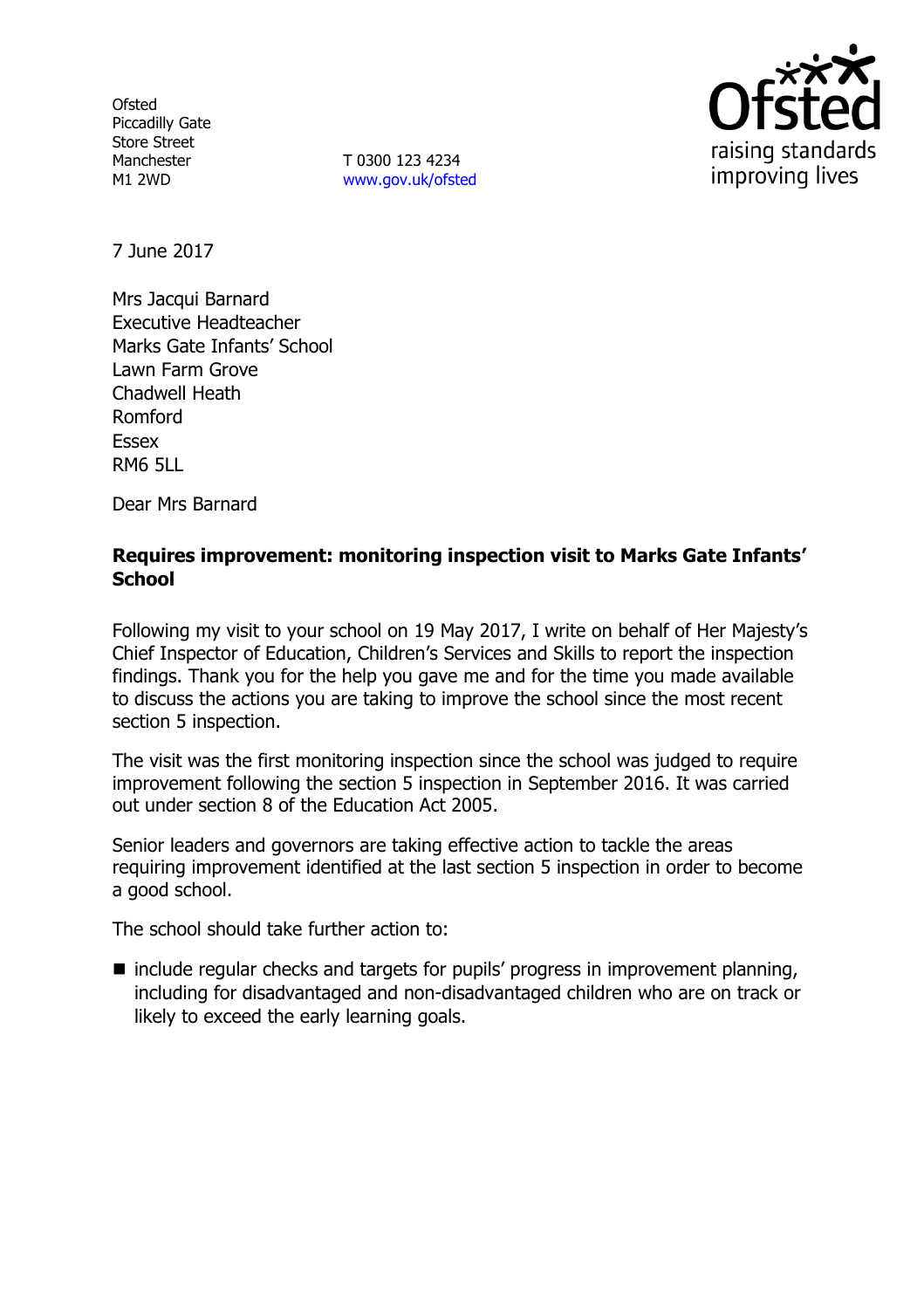

### **Evidence**

During the inspection, meetings were held with you, members of the monitoring board and governors, including the interim chair of the governing body, to discuss the actions taken since the last inspection. I also held a conversation with a representative of the local authority. I scrutinised the external reviews of the governing body and the pupil premium. The school improvement plan was evaluated. You shared with me a range of documents to show how you are monitoring improvements to pupils' progress and attainment. An opportunity to walk around the school with you enabled me to see pupils at work in lessons.

# **Context**

Since the previous inspection, you have restructured the leadership team to ensure that the school's key priorities are led and managed more effectively. The chair of the governing body retired, and an interim chair was appointed by the local authority. The governing body was subsequently reconstituted, leading to the appointment of several new governors.

# **Main findings**

Both you and the interim chair of the governing body told me that the previous inspection gave you a clear mandate for significant and much-needed change. With support from the local authority, an external review of governance and an external review of the use of the pupil premium funding have been undertaken. It is evident from my observations that many of the recommendations have been implemented, along with further actions to secure improvements, as outlined in the school development plan.

You have made sure that everyone – leaders, teachers and support staff – have clarity about their roles and responsibilities. You have raised everyone's expectations, making sure that all share your mantra that pupils are at the heart of the school's work. You motivate everyone to work with you in your drive to secure rapid improvements in all aspects of the school's performance, and hold everyone to account for pupils' achievement.

Senior leaders are now better placed to address successfully the recommendations identified at the time of the last inspection. This includes governors, who now have a much clearer grasp of their strategic and statutory responsibilities. They are better informed through meetings, including those with the local authority monitoring board, and because you provide them with clear and accurate information. Nonetheless, governors and members of the monitoring board do not have an overview of the proportion of the most able children, including disadvantaged children, who are on track to exceed the early learning goals. Therefore, they do not know whether the most able children are being stretched sufficiently in their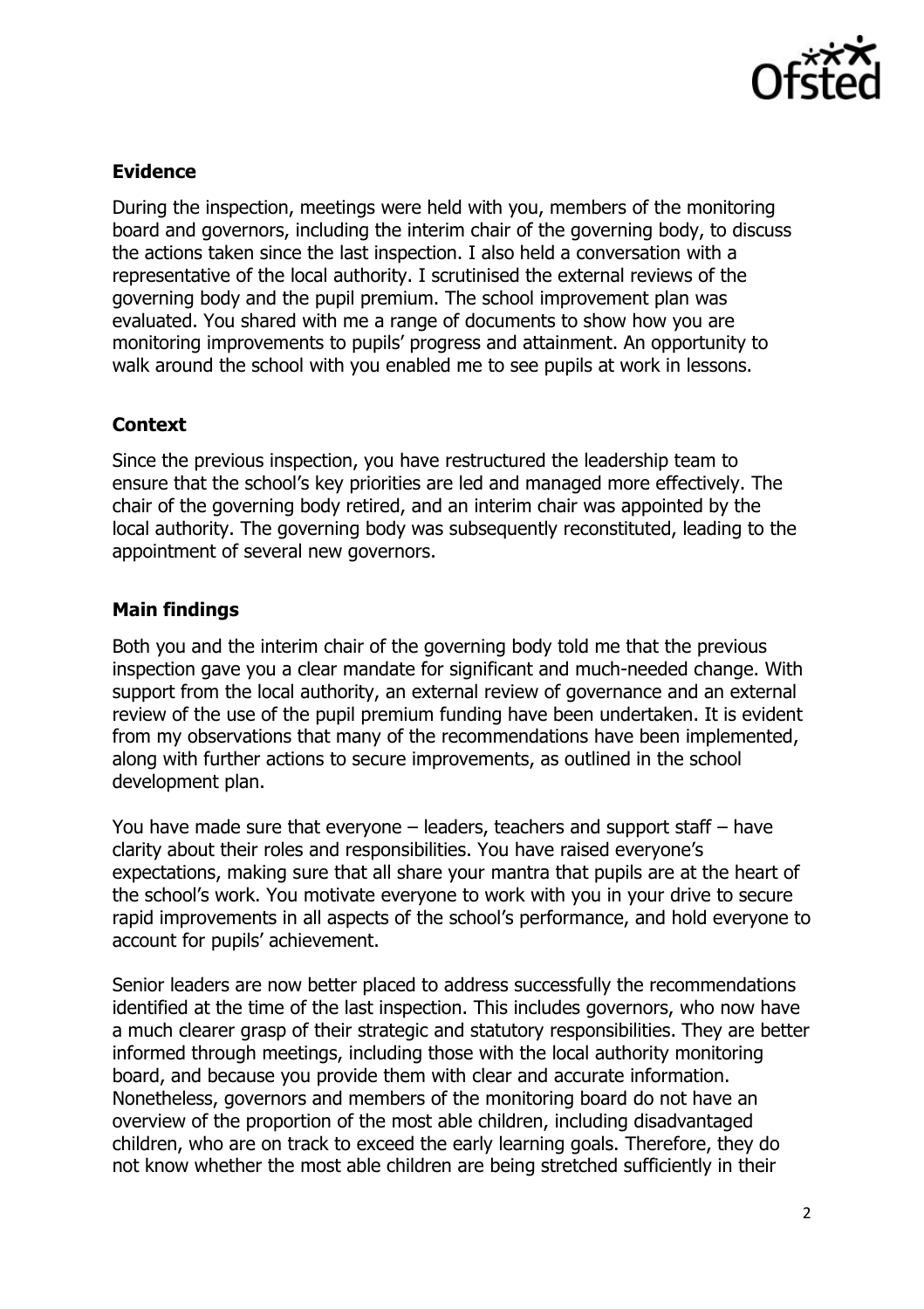

learning. Equally, they cannot be confident that the gap is diminishing at the end of Reception between non-disadvantaged most-able children and disadvantaged mostable children.

You and other leaders have a good understanding of the school's performance, as a result of a robust monitoring cycle to accurately gauge the quality of teaching and learning. Your judgements are accurate because they are regularly validated by the teaching and learning group, led by the local authority adviser. Equally, you have made sure that rigorous assessments are in place to check the progress rates and attainment levels of pupils. These assessments are accurate because they are verified internally and externally. Monitoring evidence and the recommendations of the previous inspection are woven through the school development plan. Although you are working on the right priorities, the plan lacks measurable milestones and targets. This prevents governors and members of the local authority monitoring board from holding you and leaders fully to account.

Assessments are used effectively to keep a close watch on pupils' progress towards their targets. Pupil progress meetings provide a regular platform for leaders and teachers to unpick how well different groups are performing. Leaders and staff assess the impact of interventions to boost progress for those pupils at risk of underachieving. The pupil premium funding is now used well to eliminate the gap between disadvantaged pupils and other pupils. Indeed, your assessments confirm that the impact of these interventions is successfully securing better outcomes for this group of pupils. This is particularly so in Year 2, where these disadvantaged pupils are outperforming other pupils in reading, writing and mathematics. Work in pupils' books confirms that the majority of pupils are on track to achieve age-related expectations in writing and mathematics.

Linked to the monitoring cycle is the staff appraisal process, where professional development and training are specifically focused on the school's priorities as well as tailored to individual needs. Teachers' subject knowledge is being strengthened through English and mathematics training. Staff have a better understanding of what good or better teaching looks like, by observing effective practitioners in school and in other good or better schools. Effective colleagues also coach and model good or better teaching.

You have been resolute in securing a consistent approach in promoting pupils' positive behaviour and attitudes to learning through a review of the behaviour policy. My observations confirm that pupils are focused learners who take pride in their work. They rise to the challenge of teachers' probing questions, which encourages them to reflect on their own and their friends' learning. Pupils are cooperative and becoming independent learners. This is moving their progress on at a faster pace.

You explained that the main improvement strategy has been the introduction of a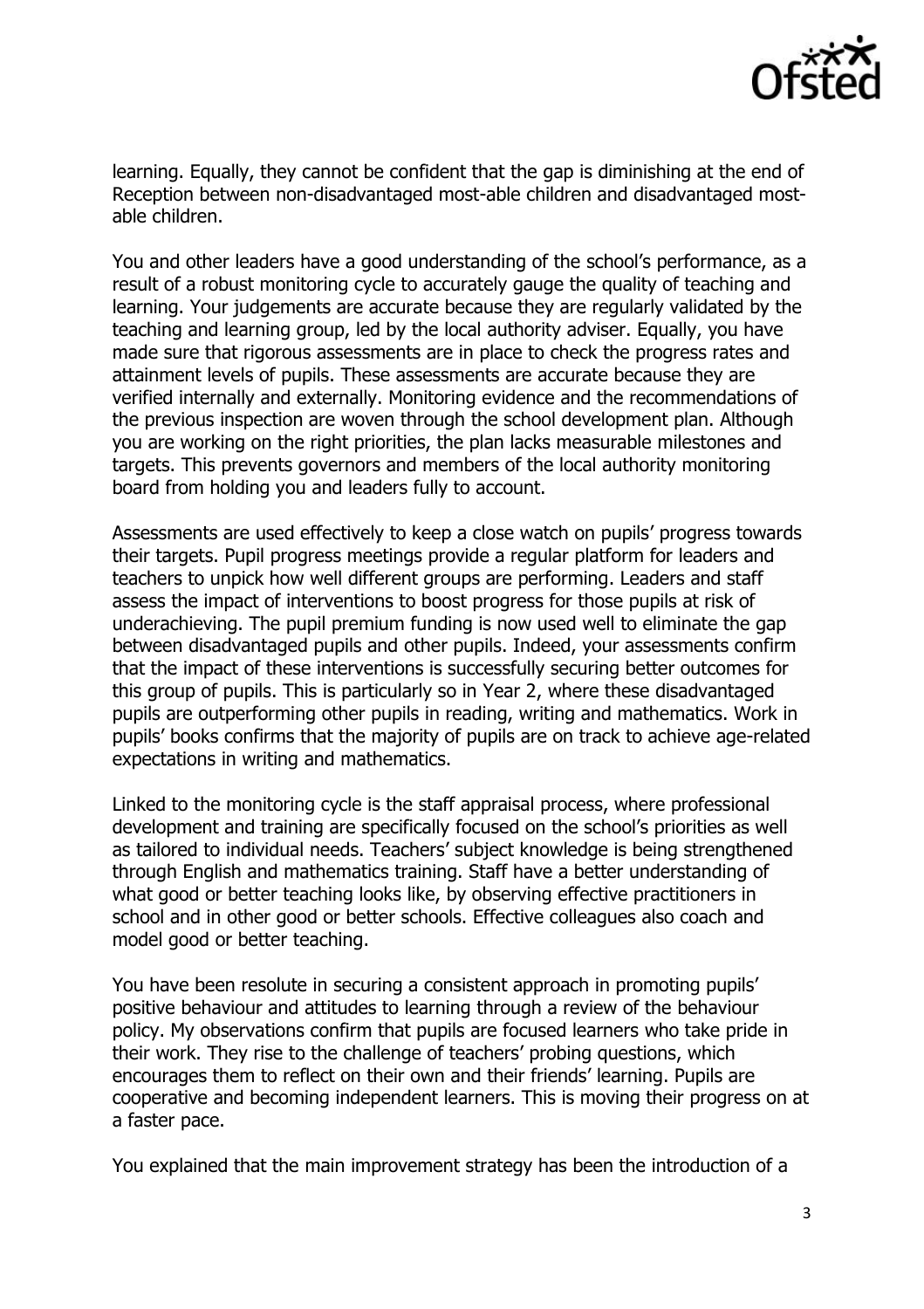

literacy programme which includes the systematic daily teaching of phonics. Children in the early years and pupils in key stage 1 are taught in groups commensurate with their ability. Regular assessments mean that the pace of learning does not slow down, as teaching consistently provides the right level of support and challenge for pupils. The literacy programme also secures intensive training for all staff, including teaching assistants, who take on the responsibility for pupils' progress enthusiastically. It is evident from the assessment information and work in pupils' books that this initiative is having a significant influence in boosting pupils' reading and writing skills.

You clarified that staff have received some training and support for mathematics. You have reviewed the calculation policy to ensure that pupils have greater opportunities to think about the methods they use when calculating and solving problems. You are not complacent and have well-thought-out plans to develop and strengthen the teaching of mathematics still further.

Much of the work to raise the quality of teaching and learning has also improved the early years provision. Additionally, the head of school is currently overseeing this phase, which has improved teamwork, as well as stronger partnership work with parents. You explained that parents attend workshops to help them support their children at home in phonics and mathematics. The local authority early years adviser provides a clear steer in improving the quality of teaching and learning, through coaching and mentoring staff. Both the indoor and outdoor classrooms now provide stimulating and well-resourced learning areas for children to work and play. This local authority support means that staff are better equipped to observe, record and assess children's learning accurately, leading to improved planning and progress for all abilities.

### **External support**

The local authority has been decisive in responding to the key issues identified at the time of the last inspection. As a consequence, it commissioned an external review of the governing body and appointed an interim chair. You, other leaders and governors find this support invaluable. The half-termly local authority monitoring board meetings, comprising senior officers, keep a close eye on the school's performance and how well leaders are securing improvements. Minutes of governor meetings verify that governors are now challenging and supporting you and other leaders well. The local authority link adviser, who also works with you at the junior school, provides very effective support and advice. She has helped the school to build up important and strong partnerships with other schools.

I am copying this letter to the chair of the governing body, the regional schools commissioner and the director of children's services for Barking and Dagenham. This letter will be published on the Ofsted website.